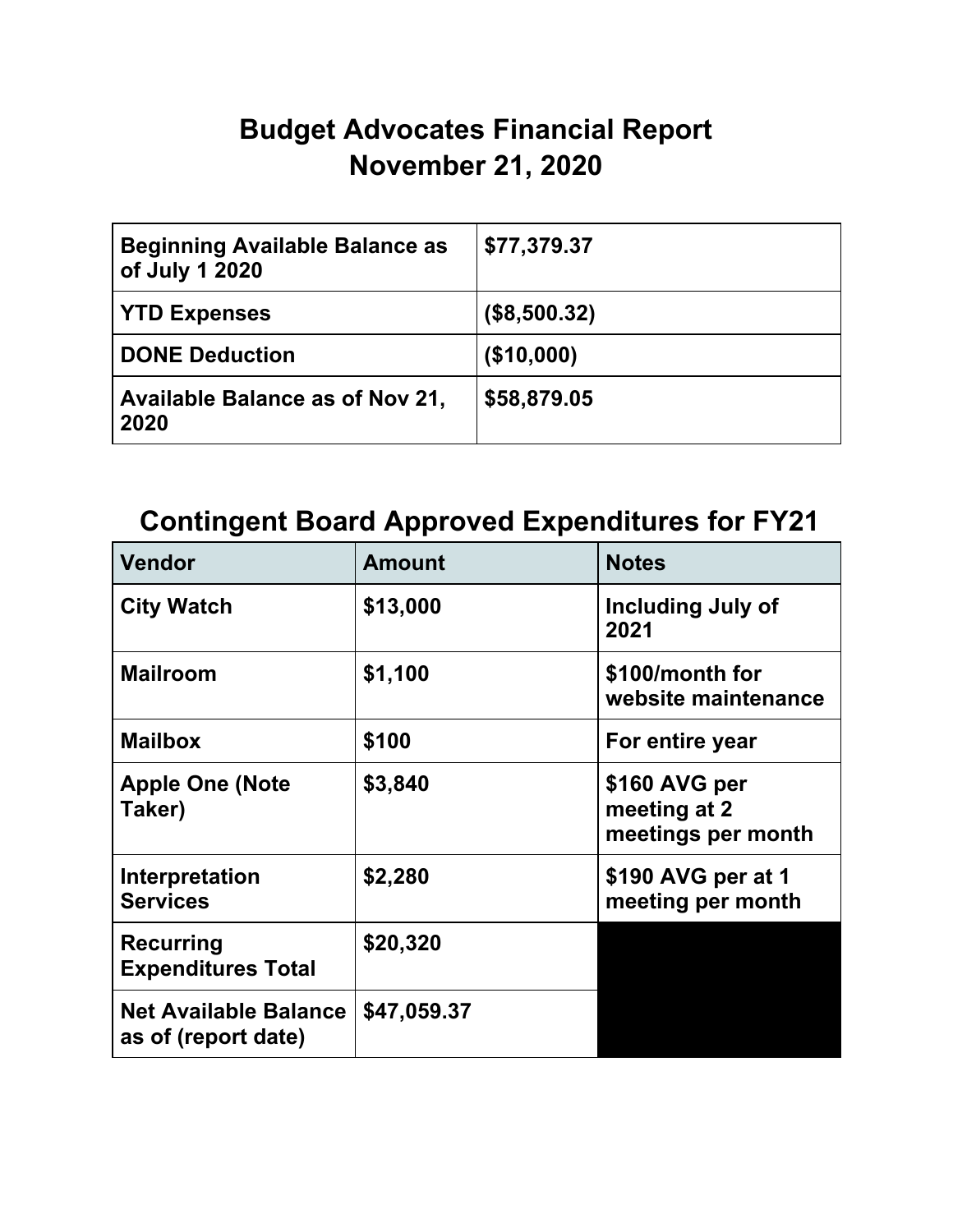## **Budget Advocates Expenses FY21**

|               | <b>Paid</b> |                |         |                                   |  |
|---------------|-------------|----------------|---------|-----------------------------------|--|
| <b>Amount</b> | <b>Date</b> | <b>Vendor</b>  | with    | <b>Description</b>                |  |
|               |             | Interpreters   |         |                                   |  |
| \$98.00       | 6/29/2020   | Unlimited      | pending | <b>Interpretation Services</b>    |  |
| \$958.56      | 6/30/2020   | Apple One      | pending | Note Taker Expenses               |  |
| \$1,000.00    | 7/1/2020    | City Watch     | P-Card  | Outreach - CityWatch Services     |  |
|               |             |                |         | Reimbursement John Digregario for |  |
| \$182.00      | 7/6/2020    | Zoom           | pending | purchase on behalf of BA          |  |
|               |             | <b>Barbier</b> |         |                                   |  |
| \$487.50      | 7/18/2020   | International  | pending | <b>Interpretation Services</b>    |  |
|               |             |                |         | June-July Monthly Website         |  |
| \$200.00      | 8/3/2020    | The Mailroom   | P-Card  | Maintenance                       |  |
|               |             | <b>Barbier</b> |         |                                   |  |
| \$193.75      | 8/3/2020    | International  | pending | <b>Interpretation Services</b>    |  |
| \$155.93      | 8/15/2020   | Apple One      | Pending | Note Taker Expenses               |  |
| \$1,000.00    | 8/1/2020    | City Watch     | P-Card  | Outreach - CityWatch Services     |  |
| \$1,000.00    | 9/1/2020    | City Watch     | P-Card  | Outreach - CityWatch Services     |  |
| \$184.40      | 9/5/2020    | Apple One      | pending | Note Taker Expenses               |  |
|               |             | <b>Barbier</b> |         |                                   |  |
| \$237.50      | 9/13/2020   | International  | pending | <b>Interpretation Services</b>    |  |
|               |             | <b>Barbier</b> |         |                                   |  |
| \$190.00      | 9/15/2020   | International  | pending | <b>Interpretation Services</b>    |  |
| \$1,000.00    | 10/1/2020   | City Watch     | P-Card  | <b>City Watch Website</b>         |  |
|               |             | <b>Barbier</b> |         |                                   |  |
| \$141.25      | 10/5/2020   | International  | Pending | <b>Interpretation Services</b>    |  |
| \$100.00      | 10/9/2020   | The Mailroom   | P-Card  | August Website Maintenance        |  |
| \$100.00      | 10/9/2020   | The Mailroom   | P-Card  | September Website Maintenance     |  |
| \$127.05      | 10/10/2020  | Apple One      | Pending | Apple One                         |  |
| \$144.38      | 10/24/2020  | Apple One      | Pending | Apple One                         |  |
| \$1,000.00    | 11/1/2020   | City Watch     | Pending | Outreach - CityWatch Services     |  |
|               |             |                |         |                                   |  |
| Total         |             |                |         |                                   |  |
| \$8,500.32    |             |                |         |                                   |  |